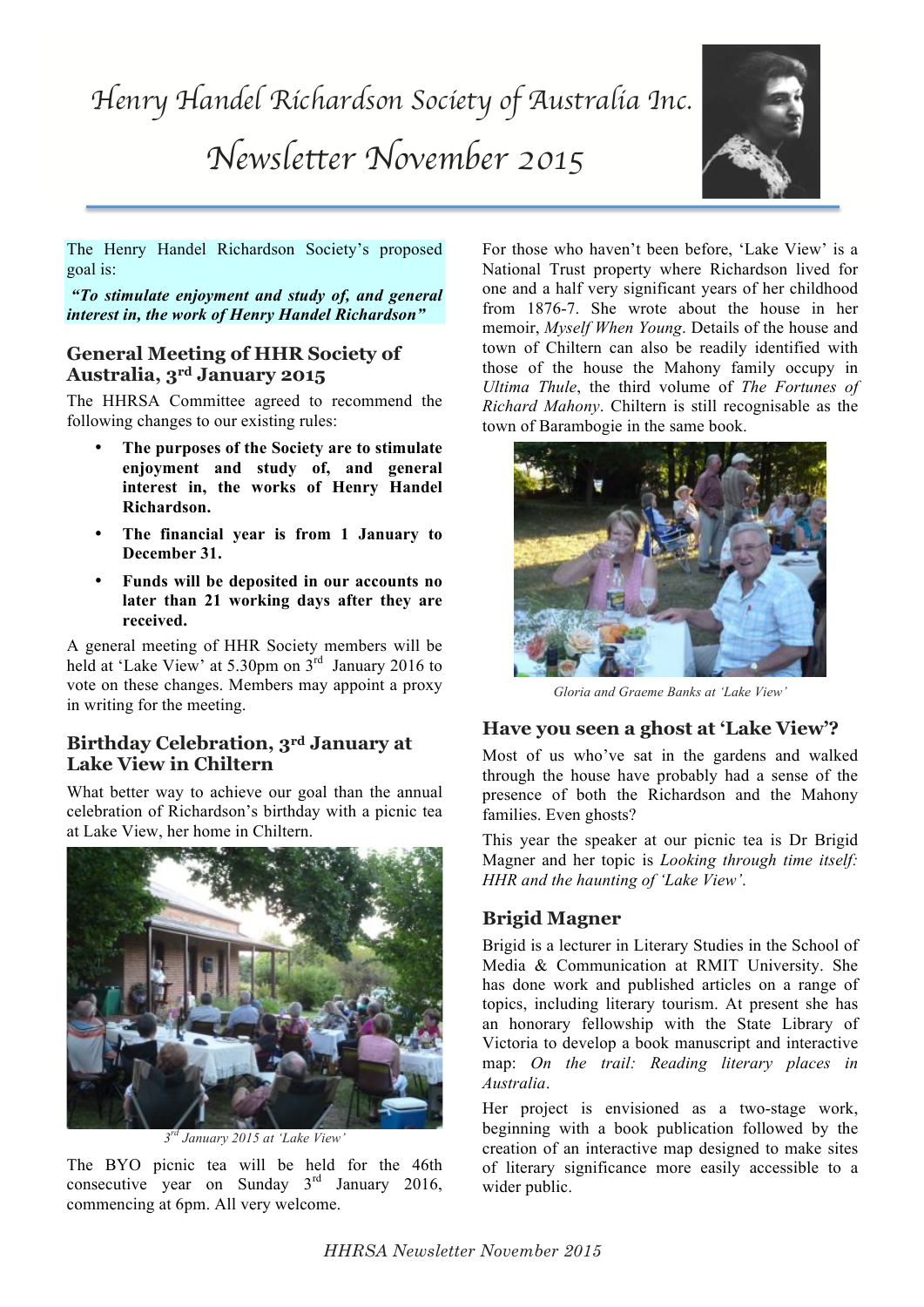The book is centrally concerned with investigating the desire to connect literary texts with specific places in the Australian landscape. The central focus is on the memorialisation of notable authors such as Henry Lawson, Adam Lindsay Gordon, Henry Handel Richardson, Nan Chauncy, PL Travers, Joseph Furphy, Katharine Susannah Pritchard and Eleanor Dark.



*Brigid Magner*

#### **Two Studies: Henry Handel Richardson and the Great Extractor** *- a*

*journal article by Rachel Solomon in 'Script and Print', the Bulletin of the Bibliographical Society of Australia and New Zealand, Vol 38 number 4 (2014), 229-248*

'Two Studies: Henry Handel Richardson and The Great Extractor' is Rachel Solomon's first journal article and concerns one of HHR's correspondents/publishers in London, Jacob Schwartz, sometime dentist turned publisher and called 'the great extractor' by Samuel Beckett, no less. Schwartz seems to have taken a shine to her work, and published two of her short stories as 'Two Studies' (1931) in fine, limited edition booklets. He seems to have enjoyed a somewhat shady reputation. Rachel's work is an examination of the history of this fine print publication, and the relationship between the author and the publisher, within the context of the literary and publishing market of the late 1920s and early 1930s.

Of this work Rachel says:

*I was intrigued by the interaction between HHR and Jacob Schwartz from the time I was writing my thesis. There was very little information about Schwartz at that time. More recently, a few curious Joyce and Beckett scholars have added snippets of information which confirm Schwartz's profile as a wily and elusive character. I wondered whether HHR was carried away by Schwartz's charm, gifts, and literary connections, or whether she was the one controlling the play between them.* 

*Either way, they each seemed to achieve what they wanted. HHR received a beautiful limited edition of her stories; and Jacob Schwartz became a publisher of the world famous author of 'The Fortunes of Richard Mahony'. Furthermore, he managed to extract a post* 

*publication manuscript of 'Mary Christina' and a number of extra copies of 'Two Studies', presumably to sell to wealthy American collectors.*

To read Rachel's article go to our website www.henryhandelrichardsonsociety.org.au



*Rachel Solomon and Clive Probyn at the 2014 prize giving event*

### About Rachel:

Rachel was a PhD student in the English department at Monash, supervised by Bruce Steele. Her topic was a critical edition of Richardson's short stories known as 'The End of a Childhood'. She was also the Research Assistant on The Monash Henry Handel Richardson Project, which saw the publication of *Henry Handel Richardson: the Letters*, 3 volumes, Miegunyah Press, Melbourne University Press (Melbourne, 2000), which bears her name on the title pages.

#### **Our Essay Prize winner's book on Aileen Palmer to be published**



*Sylvia Martin*

Sylvia Martin, who won the HHR Essay award for her essay about Aileen Palmer, including material about HHR, will have her biography of Palmer published by UWAP in March 2016.

The book is titled *Ink in Her Veins: The Troubled Life of Aileen Palmer.* Congratulations to Sylvia from all in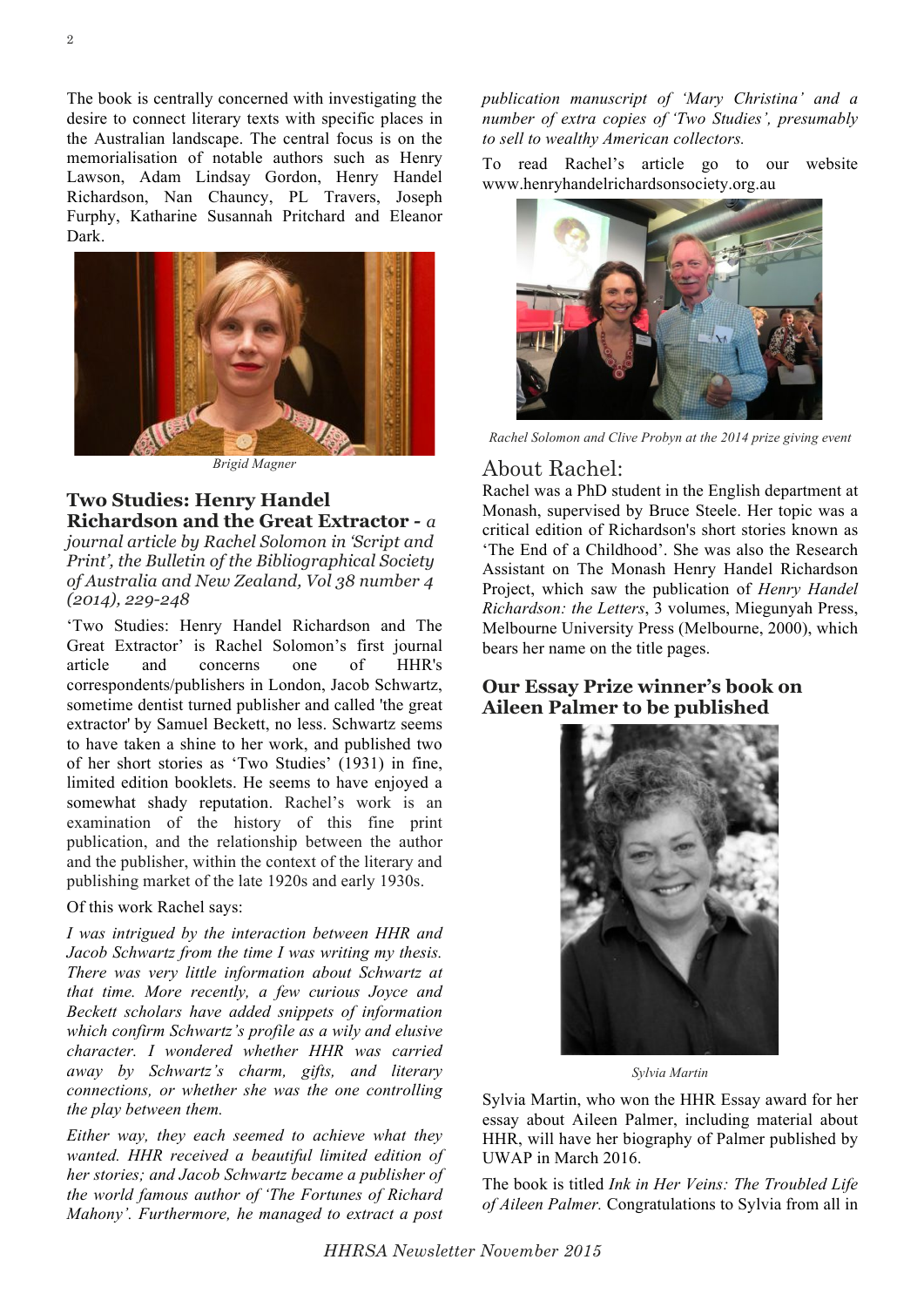the HHR Society. Good news is that Sylvia has agreed to deliver our HHR oration in Chiltern in April next year.

Sylvia holds a doctorate in Women's Studies from Griffith University and is the author of two other biographies: *Passionate Friends: Mary Fullerton, Mabel Singleton and Miles Franklin* (2001) and *Ida Leeson: A Life: Not a Blue-Stocking Lady* (2006).

#### **Aileen Palmer – activist, writer and much else**

The following is a brief statement from Sylvia about Palmer to whet your appetites.

Aileen (1915-1988) was the elder daughter of Nettie and Vance Palmer, a brilliant child who was awarded a 1<sup>st</sup> Class Honours degree in French from Melbourne University. She joined the CPA at university and was torn between her desire to write and her political activism. She volunteered as interpreter and secretary to the British Medical Aid unit in 1936 and spent two years on the frontlines of the Spanish Civil War, drove ambulances during the Blitz in London in WWII and returned to Australia in 1945. Her later years were blighted by 'breakdowns' but she continued to write and had poems published in journals such as Meanjin and Overland and Stephen Murray Smith, editor of Overland published a volume of her poetry in 1964.

#### **HHR Oration, April 16/17 weekend, Chiltern**

In April 2016 the Society will be treated to an oration by Sylvia Martin – 'Aileen Palmer's Getting of Wisdom' – and Sylvia's new book will be available for sale at this event.

More details of the oration and other possible HHR events will be in the next newsletter at the end of January, but keep this weekend free!

### **Richardson's Observation of Children**

#### *by Christine Brett Vickers*

Christine is a psychoanalytic psychotherapist and historian, living in Lockwood, near Bendigo. Her current research interest is the history of psychoanalysis and Freud's influence in the Oceania region.

In a recent entry, September 2015, 'Child Study in Australia, 1898 onwards' on her blog, 'Freud in Oceania', she made the following reference to Richardson:

"I will begin with an excerpt taken from Henry Handel Richardson's novel: 'Ultima'Thule'**,** first published in 1929. It is the third volume of her trilogy: 'The Fortunes of Richard Mahony', a fictionalised biography of her father, Walter Lindesay Richardson, a medical practitioner.



*Christine Brett Vickers*

In this scene we hear his response to a crying child:

.*.she had cocked an attentive ear and now she said: 'Tilly there's something about that child's cry… there's a tone in it a…' '*

*'Ungry…!' said Tilly fiercely. 'E's starving -that's what it is'.* 

*'Of course, hungry, too. But I must say it sounds to me more angry. And then look at how he beats the air with his little fists. He's not trying to suck them or get them near his mouth…'*

*Who's to say where consciousness begins?…or ends. For all we know, the child in the womb may have its own dim sentience. Now I don't need to give you my opinion of the wet-nurse system. Nonetheless if the case were mine, I should urge the mother to leave no stone unturned to find the person who first had it at her breast'.*

I am intrigued by this excerpt by Richardson. She was the sister-in-law of the radical pedagogue, A.S. Neill. She was well versed in Freud and psychoanalytic theory and, presumably would have been aware of 'Child Study'—the scientific study of infants and children which originated in the United States during the 1880s. Here, she infers the 'folk knowledge' of mothers who, from experience, have learned the language of their babies. Through her protagonist, Richard Mahony, a doctor and the central figure in her trilogy, ' Richardson reaches towards understanding the babe's experience: *Who's to say where consciousness&begins?…or&ends.&For&all&we&know,&the& child in the womb may have its own dim sentience."* 

To read more of Christine's blog go to www.freudinoceania.com